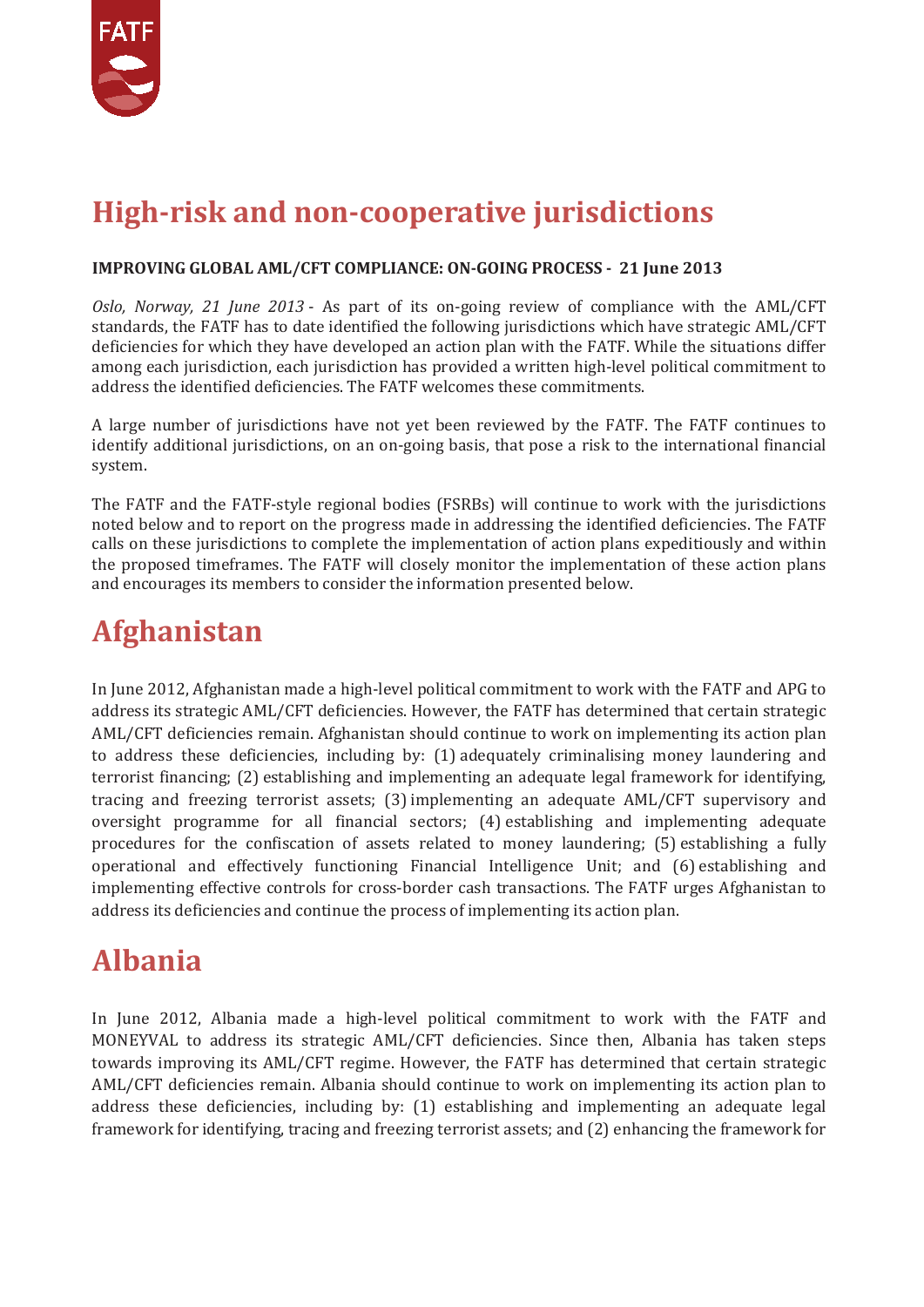

international co-operation related to terrorist financing. The FATF encourages Albania to address its remaining deficiencies and continue the process of implementing its action plan.

# **Angola**

In June 2010 and again in February 2013 in view of its revised action plan, Angola made a high-level political commitment to work with the FATF to address its strategic AML/CFT deficiencies. However, the FATF has determined that certain strategic AML/CFT deficiencies remain. Angola should continue to work on addressing these deficiencies, including by: (1) adequately criminalising money laundering and terrorist financing; (2) establishing and implementing an adequate legal framework for the confiscation of funds related to money laundering and the identification and freezing of terrorist assets without delay; (3) ensuring an effectively functioning Financial Intelligence Unit; and (4) ensuring that appropriate laws and procedures are in place to provide mutual legal assistance. The FATF encourages Angola to address its remaining deficiencies and continue the process of implementing its action plan.

# **Argentina**

In June 2011, Argentina made a high-level political commitment to work with the FATF to address its strategic AML/CFT deficiencies. Since February 2013, Argentina has taken steps towards improving its AML/CFT regime, including by issuing new regulations creating gateways for cooperation with foreign financial supervisors. However, the FATF has determined that certain strategic AML/CFT deficiencies remain. Argentina should continue to work on implementing its action plan to address these deficiencies, including by: (1) addressing the remaining deficiencies with regard to the criminalisation of money laundering and freezing terrorist-related assets; (2) addressing the remaining issues for the Financial Intelligence Unit and suspicious transaction reporting requirements; (3) further enhancing the AML/CFT supervisory programme for all financial sectors; and (4) ensuring implementation of the new gateways for international supervisory co-operation. The FATF encourages Argentina to address its remaining deficiencies and continue the process of implementing its action plan.

# **Bangladesh**

In October 2010, Bangladesh made a high-level political commitment to work with the FATF and APG to address its strategic AML/CFT deficiencies. Since February 2013, Bangladesh has taken significant steps towards improving its AML/CFT regime, including by passing the necessary amendments to its CFT legislation and issuing an amendment to the Prevention and Suppression of Terrorism and Financing of Terrorism Order, 2012 for the implementation of UNSCRs. However, the FATF has determined that certain strategic AML/CFT deficiencies remain. Bangladesh should continue to work on implementing its action plan to address these deficiencies, including by: (1) implementing adequate procedures to identify and freeze terrorist assets; and (2) ensuring an effectively functioning Financial Intelligence Unit. The FATF encourages Bangladesh to address its remaining deficiencies and continue the process of implementing its action plan.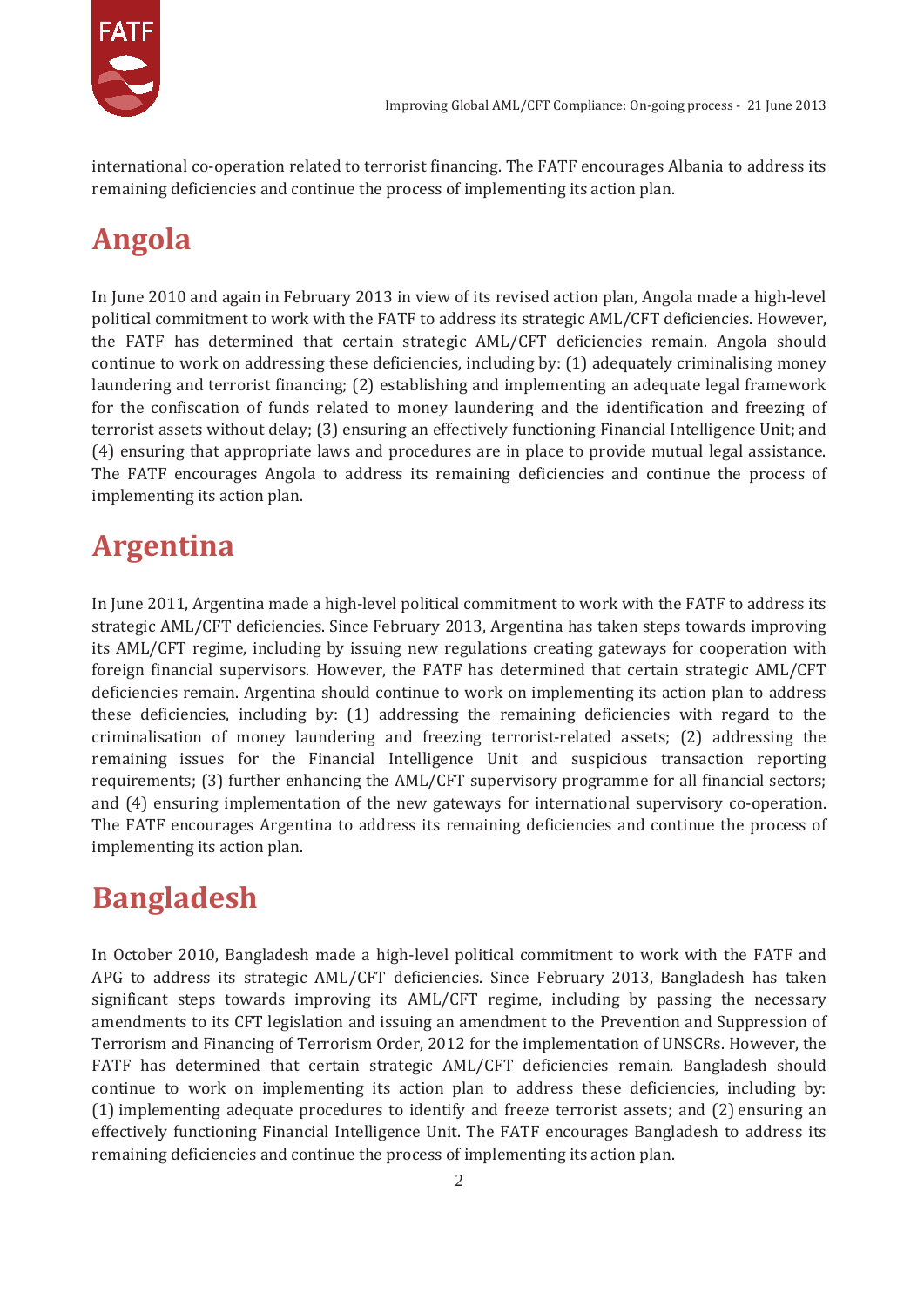

# **Cambodia**

In June 2011, Cambodia made a high-level political commitment to work with the FATF and APG to address its strategic AML/CFT deficiencies. Since February 2013, Cambodia has taken significant steps towards improving its AML/CFT regime, including by enacting amendments to its AML/CFT legislation. However, the FATF has determined that certain strategic AML/CFT deficiencies remain. Cambodia should continue to work on implementing its action plan to address these deficiencies, including by: (1) establishing and implementing adequate procedures to identify and freeze terrorist assets; (2) implementing adequate procedures for the confiscation of funds related to money laundering; (3) ensuring a fully operational and effectively functioning Financial Intelligence Unit; and (4) establishing and implementing effective controls for cross-border cash transactions. The FATF encourages Cambodia to address its remaining deficiencies and continue the process of implementing its action plan.

### **Cuba**

In February 2013, Cuba made a high-level political commitment to work with the FATF and the GAFISUD to address its strategic AML/CFT deficiencies. Since February 2013, Cuba has taken notable steps towards improving its AML/CFT regime, including by signing an MOU for cooperation with FIUs in GAFISUD and issuing new CDD and STR measures. Due to the recent nature of these measures, the FATF has not yet reviewed them. The FATF has determined that certain AML/CFT deficiencies exist. Cuba should continue to work on implementing its action plan to address these deficiencies, including by: (1) adequately criminalising money laundering and terrorist financing; (2) establishing and implementing adequate procedures to identify and freeze terrorist assets; (3) improving customer due diligence measures; (4) improving suspicious transaction reporting requirements; (5) ensuring a fully operational and effectively functioning Financial Intelligence Unit; and (6) ensuring that appropriate laws and procedures are in place with regard to international cooperation and mutual legal assistance.

# **Kuwait**

In June 2012, Kuwait made a high-level political commitment to work with the FATF and MENAFATF to address its strategic AML/CFT deficiencies. Since February 2013, Kuwait has taken significant steps towards improving its AML/CFT regime, including by ratifying the TF Convention and enacting an AML/CFT law. The FATF has not assessed this law due to its very recent nature, and therefore the FATF has not yet determined the extent to which it addresses any of the following issues: (1) adequately criminalising terrorist financing; (2) establishing and implementing adequate procedures to identify and freeze terrorist assets; (3) ensuring that appropriate laws and procedures are in place to provide mutual legal assistance; (4) establishing effective customer due diligence measures; (5) ensuring a fully operational and effectively functioning Financial Intelligence Unit (FIU), in particular addressing the operational autonomy of the FIU; and (6) ensuring that financial institutions are aware of and comply with their obligations to file suspicious transaction reports in relation to money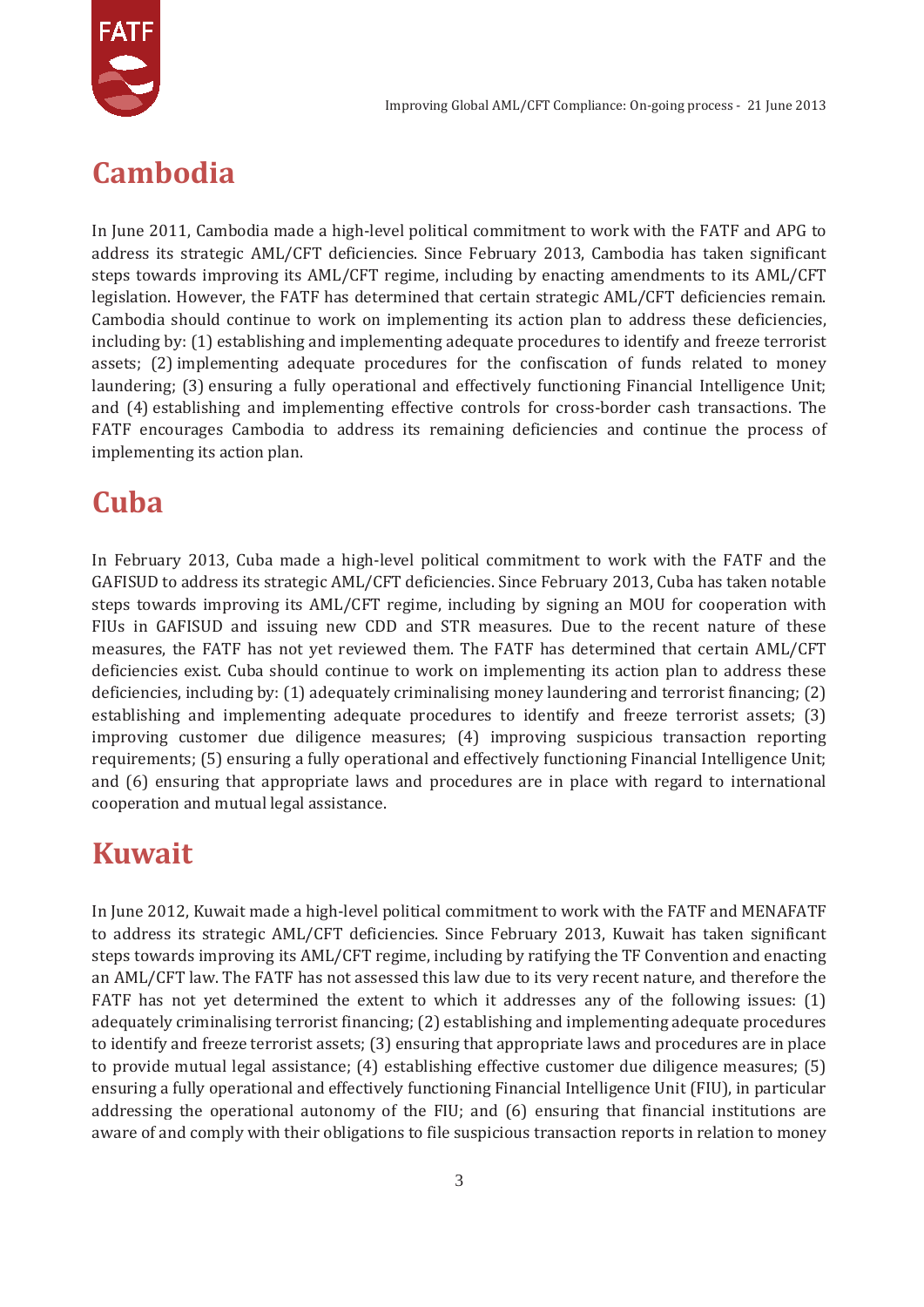

laundering and terrorist financing. The FATF encourages Kuwait to address its remaining deficiencies and continue the process of implementing its action plan.

# **Kyrgyzstan**

In October 2011, Kyrgyzstan made a high-level political commitment to work with the FATF and EAG to address its strategic AML/CFT deficiencies. Since February 2013, Kyrgyzstan has taken significant steps towards improving its AML/CFT regime, including by enacting amendments to the criminal code which improve Kyrgyzstan's criminalisation of money laundering and terrorist financing. However, the FATF has determined that certain strategic AML/CFT deficiencies remain. Kyrgyzstan should continue to work on implementing its action plan to address these deficiencies, including by: (1) clarifying and addressing, as necessary, the remaining issues in the criminalisation of money laundering and terrorist financing; (2) addressing the remaining issues in the framework for identifying and freezing terrorist assets; and (3) implementing an adequate and effective AML/CFT supervisory programme for all financial sectors. The FATF encourages Kyrgyzstan to address its remaining deficiencies and continue the process of implementing its action plan.

# **Lao PDR**

In June 2013, the Lao PDR made a high-level political commitment to work with the FATF and APG to address its strategic AML/CFT deficiencies. The Lao PDR will work on implementing its action plan to address these deficiencies, including by: (1) adequately criminalising money laundering and terrorist financing; (2) establishing and implementing adequate procedures for the confiscation of assets related to money laundering; (3) establishing and implementing an adequate legal framework for identifying, tracing and freezing terrorist assets; (4) establishing a fully operational and effectively functioning Financial Intelligence Unit; (5) establishing suspicious transaction reporting requirements; (6) implementing an adequate AML/CFT supervisory and oversight programme for all financial sectors; and (7) establishing and implementing effective controls for cross-border currency transactions. The FATF encourages Lao PDR to address its AML/CFT deficiencies by implementing its action plan.

# **Mongolia**

In June 2011, Mongolia made a high-level political commitment to work with the FATF and APG to address its strategic AML/CFT deficiencies. Since February 2013, Mongolia has taken steps towards improving its AML/CFT regime, including by enacting revisions to its AML/CFT legislation, amendments to its Anti-Terrorism Law, and amendments to its Law on State Registration of legal entities. However, the FATF has determined that strategic AML/CFT deficiencies remain. Mongolia should continue to work on implementing its action plan to address these deficiencies, including by: (1) adequately criminalising money laundering and terrorist financing; (2) establishing and implementing adequate procedures to identify and freeze terrorist assets; (3) establishing adequate procedures for the confiscation of funds related to money laundering; and (4) demonstrating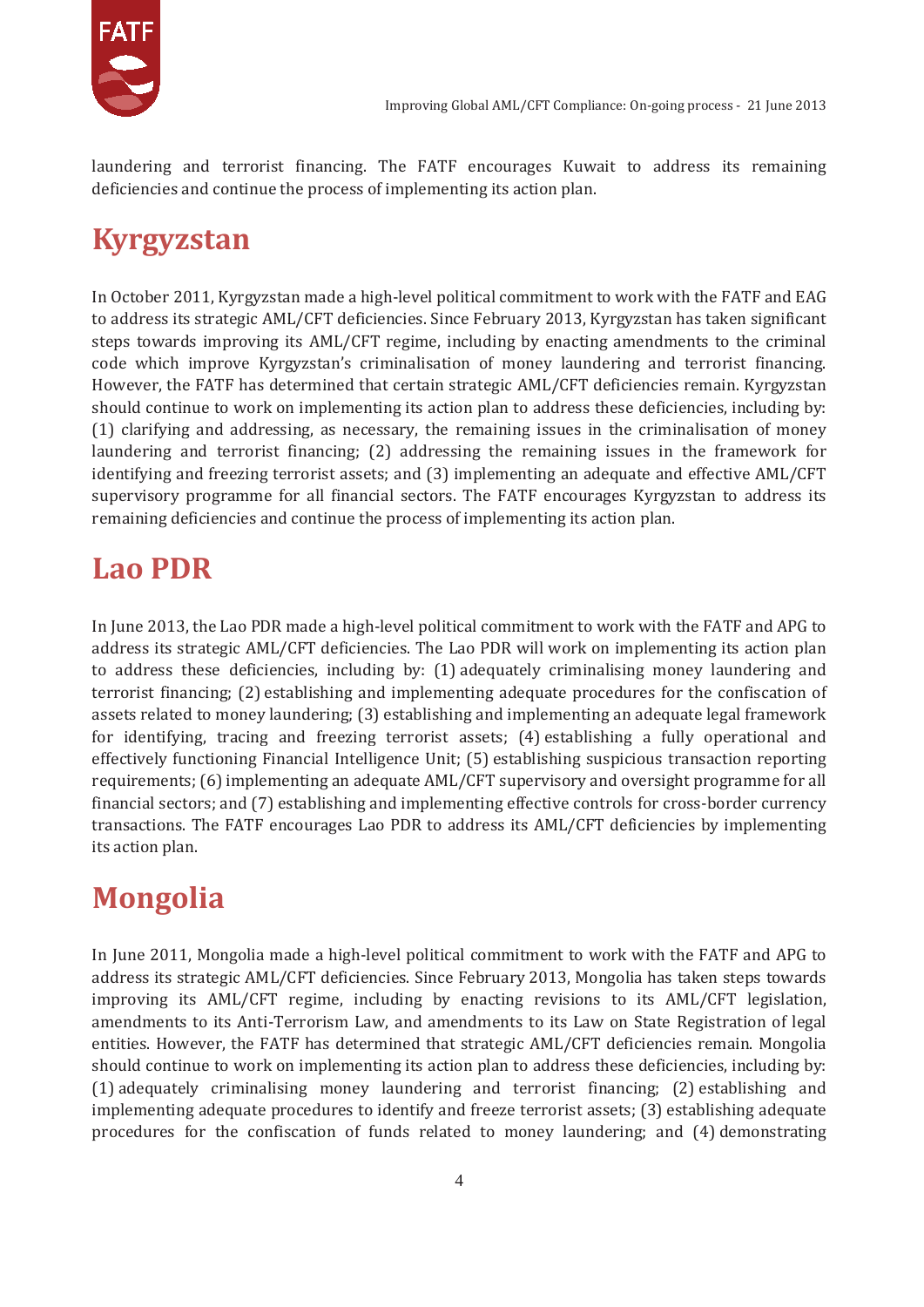

effective regulation of money service providers. The FATF encourages Mongolia to address its remaining deficiencies and continue the process of implementing its action plan.

#### **Morocco**

Since February 2010, when Morocco made a high-level political commitment to work with the FATF and MENAFATF to address its strategic AML/CFT deficiencies, Morocco has made significant progress to improve its AML/CFT regime. Morocco has largely addressed its action plan including by adopting amendments to extend the scope of the money laundering and terrorist financing offences, broadening customer due diligence requirements and taking steps to operationalise the Financial Intelligence Unit. The FATF will conduct an on-site visit to confirm that the process of implementing the required reforms and actions is underway to address deficiencies previously identified by the FATF.

# **Namibia**

In June 2011, Namibia made a high-level political commitment to work with the FATF and ESAAMLG to address its strategic AML/CFT deficiencies. However, the FATF has determined that strategic AML/CFT deficiencies remain. Namibia should continue to work on implementing its action plan to address these deficiencies, including by: (1) adequately criminalising terrorist financing; and (2) establishing and implementing adequate procedures to identify and freeze terrorist assets. The FATF encourages Namibia to address its remaining deficiencies and continue the process of implementing its action plan.

# **Nepal**

In February 2010, Nepal made a high-level political commitment to work with the FATF and APG to address its strategic AML/CFT deficiencies. Since February 2013, Nepal has taken significant steps to improve its AML/CFT regime, including by promulgating the Asset (Money) Laundering Prevention Amendment Ordinance and the Freezing, Seizing and Confiscation of Proceeds and Instrumentalities of Criminal Offences Ordinance. However, the FATF has determined that certain strategic AML/CFT deficiencies remain. Nepal should continue to work on implementing its action plan to address these deficiencies, including by: (1) establishing and implementing adequate procedures to identify and freeze terrorist assets; (2) demonstrating adequate implementation of mutual legal assistance legislation; and (3) ensuring an effectively functioning Financial Intelligence Unit. The FATF encourages Nepal to address its remaining deficiencies and continue the process of implementing its action plan.

#### **Nicaragua**

In June 2011, Nicaragua made a high-level political commitment to work with the FATF and CFATF to address its strategic AML/CFT deficiencies. Since February 2013, Nicaragua has taken steps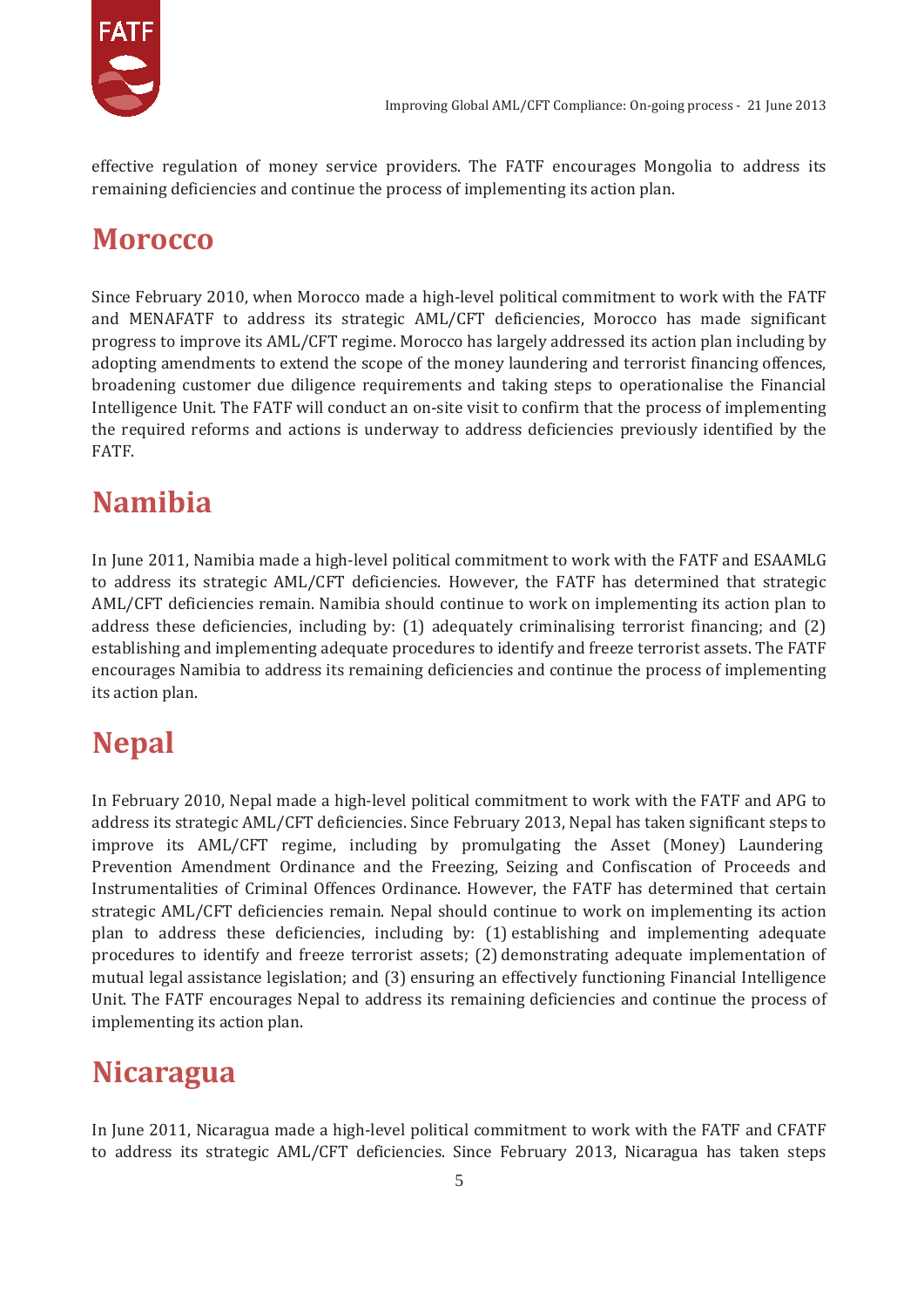

towards improving its AML/CFT regime, including by issuing rules requiring a number of reporting parties to register with FIU and issuing a Presidential Decree aimed at creating a framework for freezing terrorist assets. However, the FATF has determined that certain strategic AML/CFT deficiencies remain. Nicaragua should work with the FATF and CFATF on implementing its action plan to address these deficiencies, including by: (1) ensuring effective customer due diligence measures and record-keeping requirements, in particular entities not currently regulated by the supervisory authority; (2) establishing adequate suspicious transaction reporting obligations for money laundering and terrorist financing; (3) implementing an adequate AML/CFT supervisory programme for all financial sectors; (4) ensuring a fully operational and effectively functioning Financial Intelligence Unit; and (5) ensuring adequate procedures for identifying and freezing terrorist assets. The FATF encourages Nicaragua to address its remaining deficiencies and continue the process of implementing its action plan.

# **Nigeria**

Since February 2010, when Nigeria made a high-level political commitment to work with the FATF and GIABA to address its strategic AML/CFT deficiencies, Nigeria has made significant progress to improve its AML/CFT regime. Nigeria has largely addressed its action plan including by enacting legislation to adequately criminalise money laundering and terrorist financing; implementing procedures to identify and freeze terrorist assets; ensuring that customer due diligence requirements apply to all financial institutions; and improving the overall supervisory framework for AML/CFT. The FATF will conduct an on-site visit to confirm that the process of implementing the required reforms and actions is underway to address deficiencies previously identified by the FATF.

# **Sudan**

In February 2010, Sudan made a high-level political commitment to work with the FATF and MENAFATF to address its strategic AML/CFT deficiencies. Since the original action plan was formulated, Sudan was subject to a mutual evaluation report. The MER highlighted additional strategic deficiencies that are included in a revised action plan to which a renewed political commitment was provided. Sudan should continue to work on implementing its action plan to address its strategic AML/CFT deficiencies, including by: (1) adequately criminalising money laundering and terrorist financing; (2) implementing adequate procedures for identifying and freezing terrorist assets; (3) ensuring a fully operational and effectively functioning Financial Intelligence Unit; (4) ensuring an effective supervisory programme for AML/CFT compliance; (5) improving customer due diligence measures; (6) ensuring that financial institutions are aware of and comply with their obligations to file suspicious transaction reports in relation to money laundering and terrorist financing; and (7) ensuring that appropriate laws and procedures are in place with regard to international cooperation and mutual legal assistance. The FATF encourages Sudan to address its remaining deficiencies and continue the process of implementing its action plan.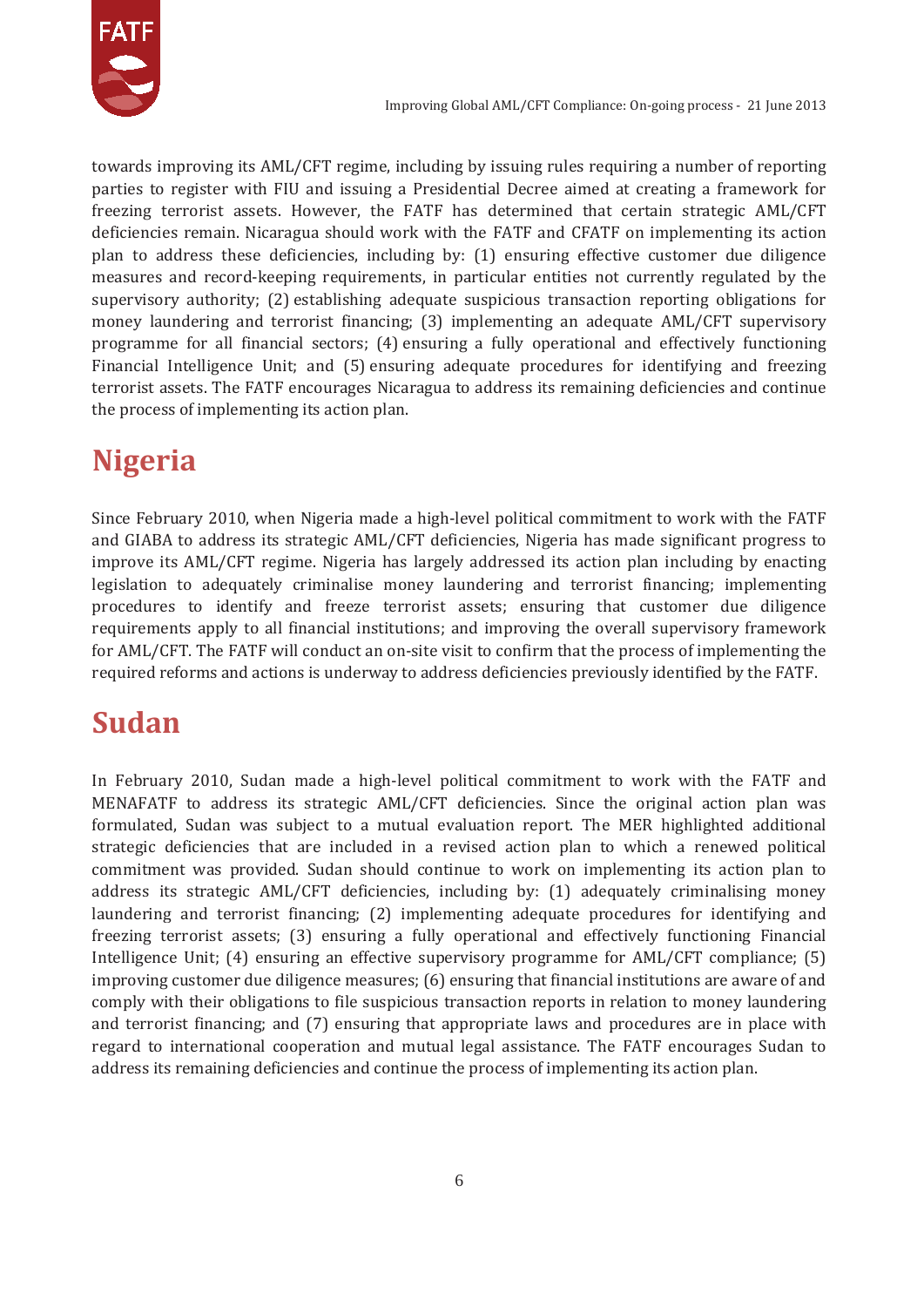

# **Tajikistan**

In June 2011, Tajikistan made a high-level political commitment to work with the FATF and EAG to address its strategic AML/CFT deficiencies. Since February 2013, Tajikistan has taken steps towards improving its AML/CFT regime, including by enacting amendments to the criminal code improving the criminalisation of money laundering and terrorist financing. However, the FATF has determined that certain strategic AML/CFT deficiencies remain. Tajikistan should continue to work with the FATF and EAG on implementing its action plan to address these deficiencies, including by (1) addressing remaining issues regarding terrorist financing; (2) establishing and implementing adequate procedures for the confiscation of funds related to money laundering and identifying and freezing terrorist assets; and (3) addressing the remaining issues relating to customer due diligence measures. The FATF encourages Tajikistan to address its remaining deficiencies and continue the process of implementing its action plan.

# **Zimbabwe**

In June 2011, Zimbabwe made a high-level political commitment to work with the FATF and ESAAMLG to address its strategic AML/CFT deficiencies. Zimbabwe has taken significant steps towards improving its AML/CFT regime, including by enacting AML/CFT legislation on 20 June 2013. The FATF has not assessed this legislation due to its very recent nature, and therefore the FATF has not yet determined the extent to which it addresses any of the following issues: (1) adequately criminalising money laundering and terrorist financing; (2) establishing and implementing adequate procedures to identify and freeze terrorist assets; (3) ensuring a fully operational and effectively functioning Financial Intelligence Unit; (4) ensuring that financial institutions are aware of and comply with their obligations to file suspicious transaction reports in relation to money laundering and the financing of terrorism; and (5) enacting and implementing appropriate mutual legal assistance legislation. The FATF encourages Zimbabwe to address its remaining deficiencies and continue the process of implementing its action plan.

#### **Jurisdictions not making sufficient progress**

The FATF is not yet satisfied that the following jurisdictions have made sufficient progress on their action plan agreed upon with the FATF. The most significant action plan items and/or the majority of the action plan items have not been addressed. If these jurisdictions do not take sufficient action to implement significant components of their action plan by October 2013, then the FATF will identify these jurisdictions as being out of compliance with their agreed action plans and will take the additional step of calling upon its members to consider the risks arising from the deficiencies associated with the jurisdiction.

# **Algeria**

Despite Algeria's high-level commitment to work with the FATF and MENAFATF to address its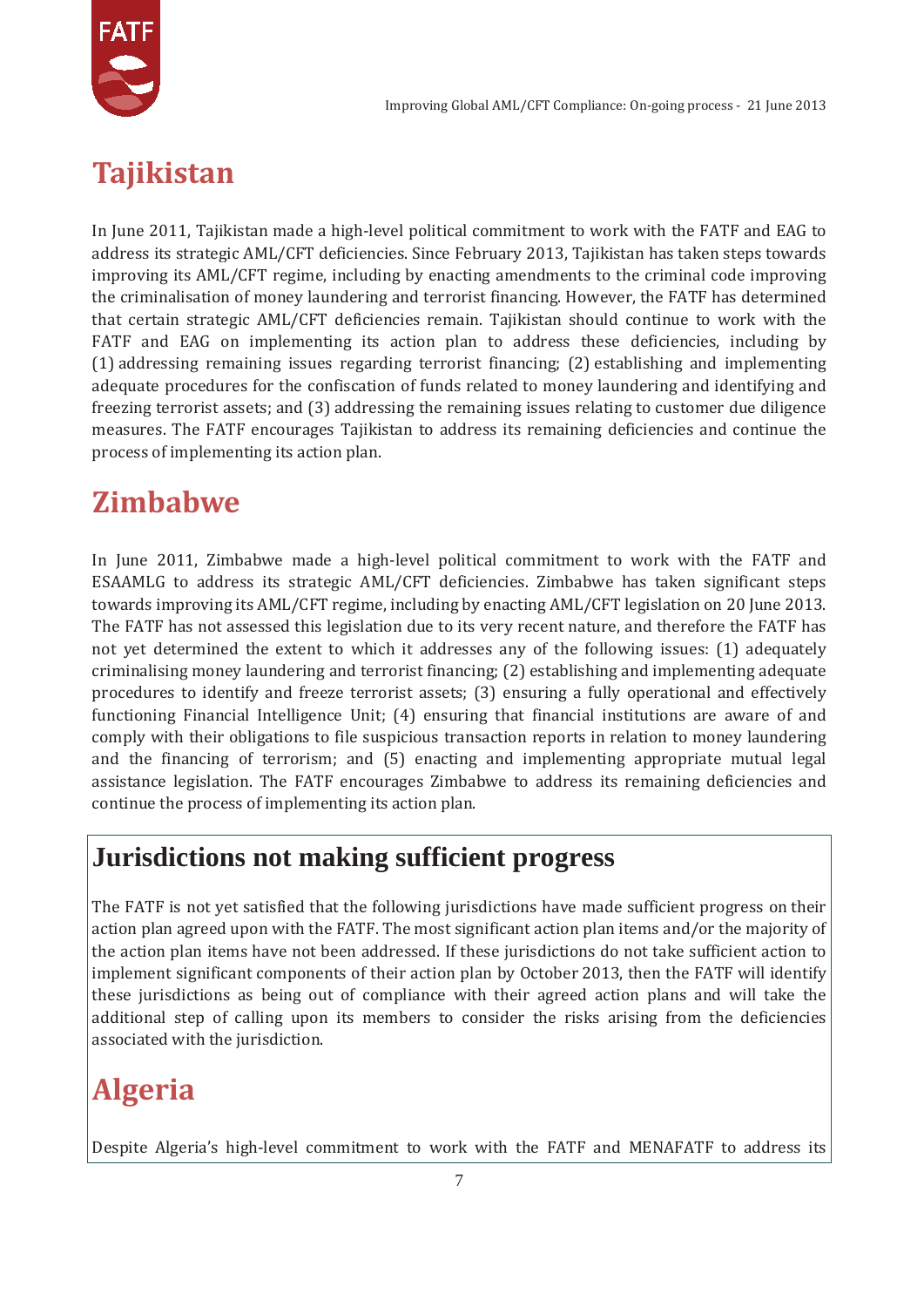

strategic AML/CFT deficiencies, the FATF is not yet satisfied that Algeria has made sufficient progress in implementing its action plan, and certain strategic AML/CFT deficiencies remain. Algeria should continue to work with the FATF and MENAFATF on implementing its action plan to address these deficiencies, including by: (1) adequately criminalising terrorist financing; (2) establishing and implementing an adequate legal framework for identifying, tracing and freezing terrorist assets; and (3) improving customer due diligence measures. The FATF encourages Algeria to address its deficiencies and continue the process of implementing its action plan.

# **Antigua and Barbuda**

Despite Antigua and Barbuda's high-level political commitment to work with the FATF and CFATF to address its strategic AML/CFT deficiencies, the FATF is not yet satisfied that Antigua and Barbuda has made sufficient progress in implementing its action plan, and certain strategic deficiencies remain. Antigua and Barbuda should continue to work on implementing its action plan to address these deficiencies, including by continuing to improve the overall supervisory framework. The FATF encourages Antigua and Barbuda to address its remaining deficiencies and continue the process of implementing its action plan.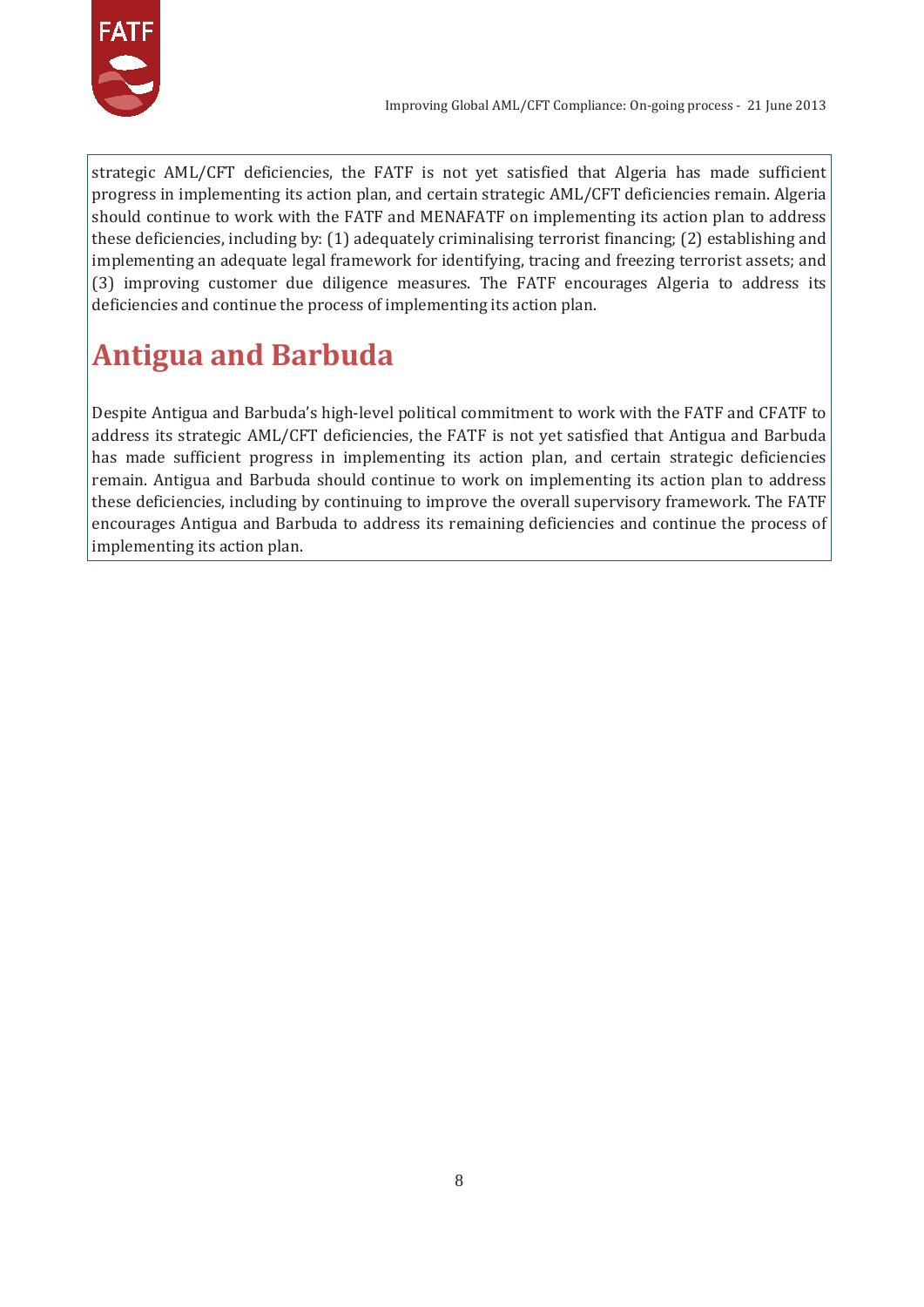

#### **Jurisdictions no longer subject to the FATF's on-going global AML/CFT compliance process**

# **Bolivia**

The FATF welcomes Bolivia's significant progress in improving its AML/CFT regime and notes that Bolivia has established the legal and regulatory framework to meet its commitments in its Action Plan regarding the strategic deficiencies that the FATF had identified in February 2010. Bolivia is therefore no longer subject to FATF's monitoring process under its on-going global AML/CFT compliance process. Bolivia will work with GAFISUD as it continues to address the full range of AML/CFT issues identified in its Mutual Evaluation Report.

# **Brunei Darussalam**

The FATF welcomes Brunei Darussalam's significant progress in improving its AML/CFT regime and notes that Brunei Darussalam has established the legal and regulatory framework to meet its commitments in its Action Plan regarding the strategic deficiencies that the FATF had identified in June 2011. Brunei Darussalam is therefore no longer subject to FATF's monitoring process under its on-going global AML/CFT compliance process. Brunei Darussalam will work with the APG as it continues to address the full range of AML/CFT issues identified in its Mutual Evaluation Report.

# **Philippines**

The FATF welcomes the Philippines' significant progress in improving its AML/CFT regime and notes that the Philippines has established the legal and regulatory framework to meet its commitments in its Action Plan regarding the strategic deficiencies that the FATF had identified in October 2010. The Philippines is therefore no longer subject to FATF's monitoring process under its on-going global AML/CFT compliance process. The Philippines will work with the APG as it continues to address the full range of AML/CFT issues identified in its Mutual Evaluation Report, in particular, regulating the casino sector in the Philippines for AML/CFT purposes and making it subject to AML/CFT requirements.

# **Sri Lanka**

The FATF welcomes Sri Lanka's significant progress in improving its AML/CFT regime and notes that Sri Lanka has established the legal and regulatory framework to meet its commitments in its Action Plan regarding the strategic deficiencies that the FATF had identified in February 2010. Sri Lanka is therefore no longer subject to FATF's monitoring process under its on-going global AML/CFT compliance process. Sri Lanka will work with the APG as it continues to address the full range of AML/CFT issues identified in its Mutual Evaluation Report, in particular, ensuring the continued